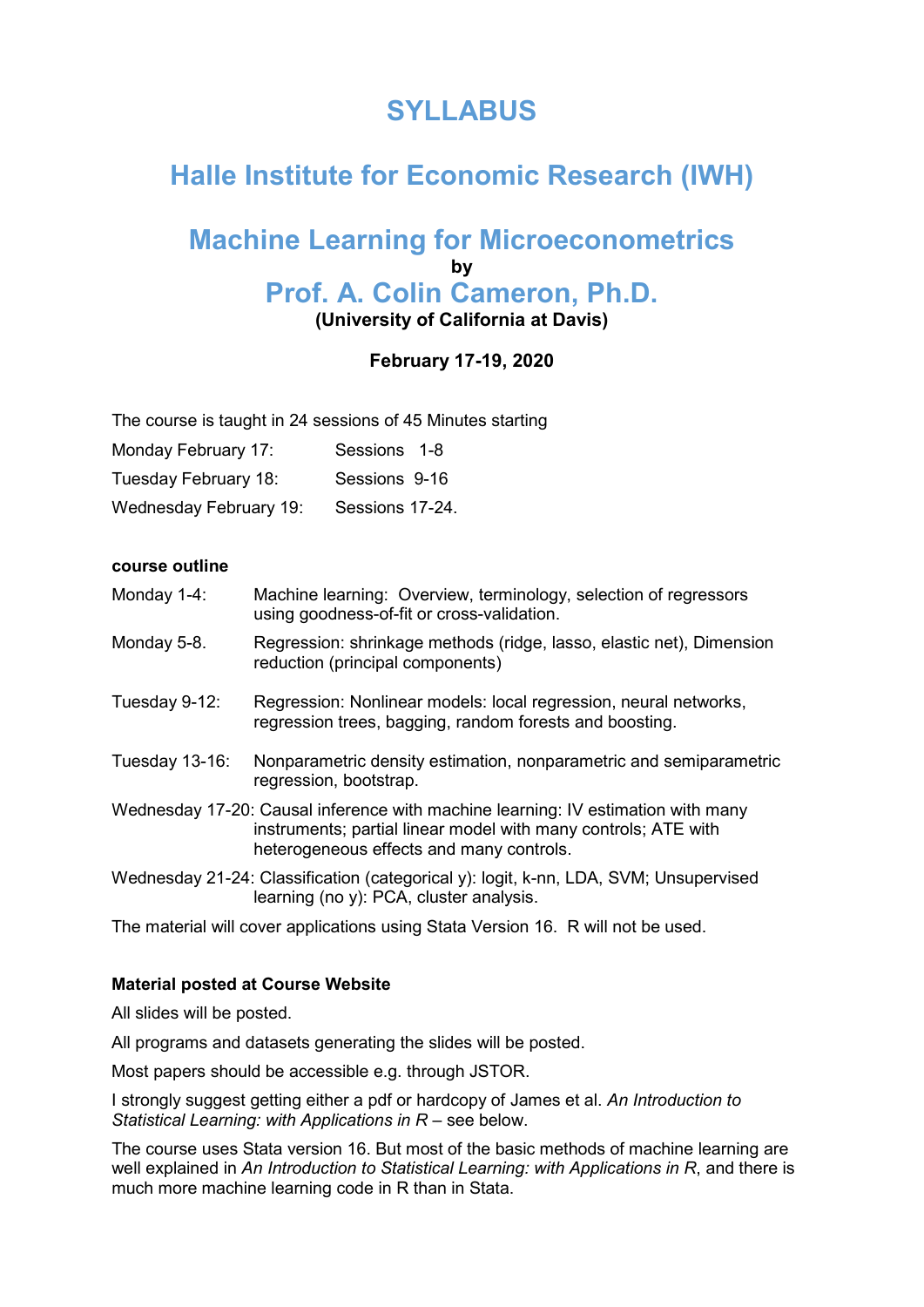# **Slides (posted)**

|                                   | Machlearn2020 1A Basics – selection and cross validation  |
|-----------------------------------|-----------------------------------------------------------|
|                                   | Machlearn2020 1B Shrinkage estimators                     |
| Machlearn2020 2A Other Estimators |                                                           |
|                                   | Machlearn2020 2B Nonparametrics and semiparametrics       |
| Machlearn2020 2C Bootstrap        |                                                           |
| Machlearn2020 3A Causal inference |                                                           |
|                                   | Machlearn2020_3B Classification and unsupervised learning |

### **Programs and Data (posted)**

| mus228prediction_halle.do Stata program |                                     |
|-----------------------------------------|-------------------------------------|
| mus228prediction halle.txt              | Output file from Stata program      |
| mus203mepsmedexp.dta                    | Stata data set                      |
| mus228ajr.dta                           | Stata data set                      |
| mus228generateddata.dta                 | Stata dataset                       |
| mus228generateddata.csv                 | Comma separated file with same data |
| bootstrap2020.do                        | Stata program                       |
| bootstrap2020.txt                       | Output file from Stata program      |
| bootdata.dta                            | Stata dataset                       |
| nonparametric2020.do                    | Stata program                       |
| nonparametrics.txt                      | Output file from Stata program      |
| nonparametric.dta                       | Stata dataset                       |
|                                         |                                     |

#### **Key readings (only the first posted)**

Chapter 28 "Machine Learning for prediction and inference" in A. Colin Cameron and Pravin K. Trrivedi, Microeconometrics using Stata, Second edition, forthcoming. Posted as Cameron\_Trivedi\_MUS2\_chapter\_28.pdf

ISL: Gareth James, Daniela Witten, Trevor Hastie and Robert Tibsharani (2013), An Introduction to Statistical Learning: with Applications in R, Springer. A free legal pdf is at [http://www-bcf.usc.edu/~gareth/ISL/](http://www-bcf.usc.edu/%7Egareth/ISL/) and if you have access a cheap hardcopy can be obtained via<http://www.springer.com/gp/products/books/mycopy>

ESL: Trevor Hastie, Robert Tibsharani and Jerome Friedman (2009), The Elements of Statistical Learning: Data Mining, Inference and Prediction, Springer. A free legal pdf is at [http://statweb.stanford.edu/~tibs/ElemStatLearn/index.html](http://statweb.stanford.edu/%7Etibs/ElemStatLearn/index.html) and a \$25 hardcopy can be obtained via<http://www.springer.com/gp/products/books/mycopy>

#### **Next most important readings (not posted)**

Alex Belloni, Victor Chernozhukov and Christian Hansen (2014), "High-dimensional methods and inference on structural and treatment effects," Journal of Economic Perspectives, Spring, 29-50.

Sendhil Mullainathan and J. Spiess: "Machine Learning: Am Applied Econometric Approach", Journal of Economic Perspectives, Spring 2017, 87-106.

Victor Chernozhukov, Denis Chetverikov, Mert Demirer, Esther Duflo, Christian Hansen, Whitney Newey and James Robins (2018), "Double/debiased machine learning for treatment and structural parameters," The Econometrics Journal, 21, C1-C68.